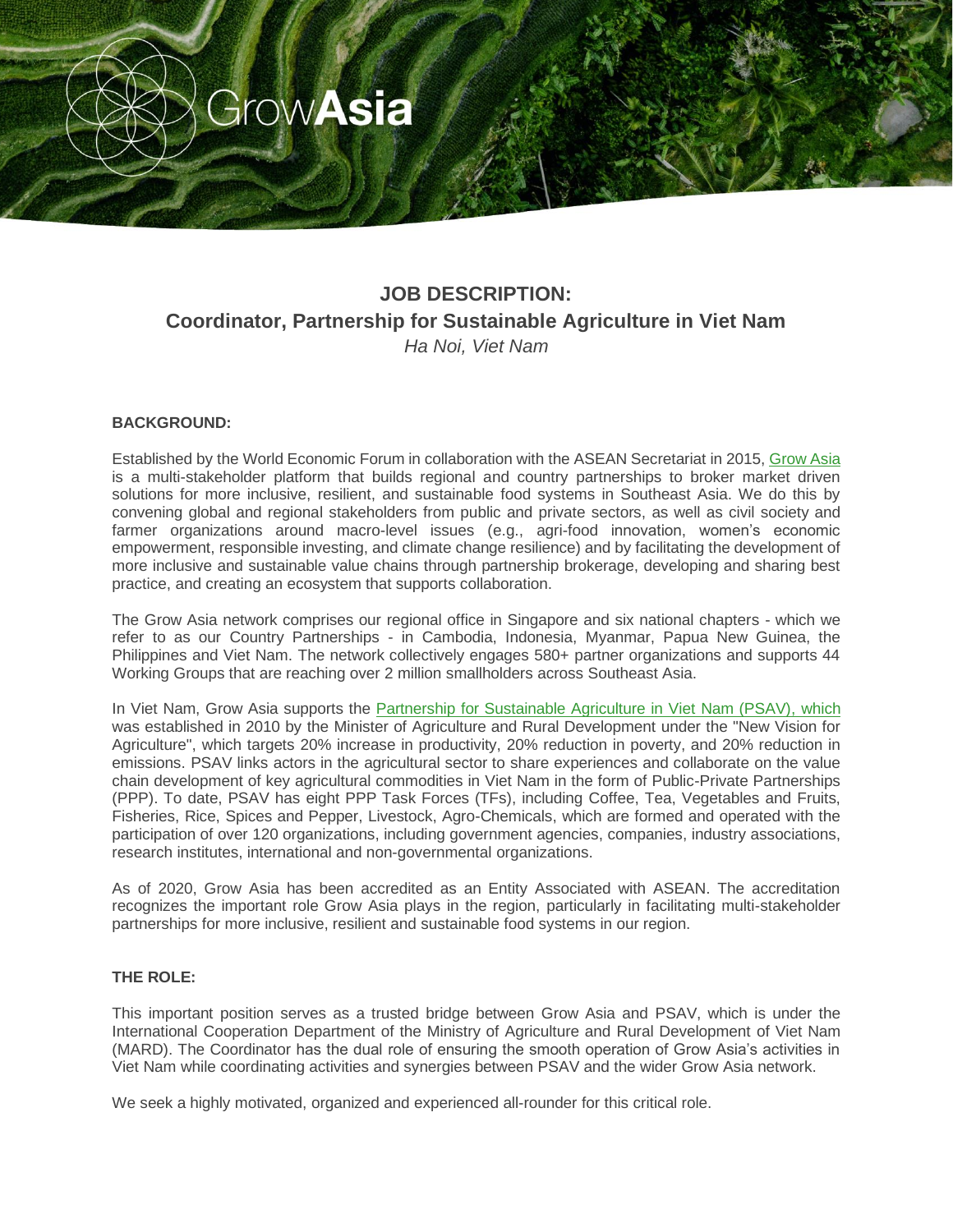## **RESPONSIBILITIES include but are not limited to:**

### **1. Strategy and Planning**

- Ensuring that Grow Asia's and PSAV's mission is fulfilled through programs, strategic planning and stakeholder engagement.
- Working closely with Grow Asia, MARD and PSAV partners to align and implement identified priorities
- Coordinating with Task Forces to align their objectives, work plans and responsibilities of the partners with the broader mission and strategy
- Engaging potential partners who have a role to play in the development of agriculture and can further strengthen the activities of Grow Asia and PSAV
- Reporting effectively and regularly to the Grow Asia Regional Secretariat in Singapore

## **2. Financial Management**

- Developing a financial/resourcing plan and working with Grow Asia and MARD to raise funds from members, donors, and other sources
- Ensuring that Grow Asia programs and activities operate cost-effectively within the approved budgets
- Adhering to Grow Asia procurement requirements

## **3. Organizational Management**

- Overseeing and implementing appropriate resources to ensure the smooth operation of Grow Asia's activities in Viet Nam
- Maintaining confidential files and information using Grow Asia's platforms and tools
- Supporting and strengthening Grow Asia's systems and policies
- Building a team in Viet Nam with an emphasis on talent and diversity
- Training and supervising junior staff and seeking staff development
- Supporting the annual performance management system

#### **4. Impact and Communications**

- Supporting Grow Asia's Monitoring and Evaluation (M&E) framework and data collection **requirements**
- Overseeing the development of communication materials (including brochures, websites, reports) to share learnings and outcomes
- Representing Grow Asia or PSAV in national and international events

#### **THE SUCCESSFUL APPLICANT:**

- Bachelor's degree required, Master's degree preferable, in a discipline related to the position (international development, agriculture, environment, economics, business, or equivalent)
- A minimum of 10 years of work experience in food and agriculture in Southeast Asia, preferably with private sector and international experience
- Knowledge of the food and agriculture sector in Viet Nam
- Dynamic systems leader with a clear and proven record of delivering results-oriented programs, preferably with experience in delivering multistakeholder partnerships
- Strong organizational skills that reflect ability to perform and prioritize multiple tasks seamlessly with excellent attention to detail.
- Strong business acumen with the ability to synthesise key themes and deliverables from objectives and strategies defined by senior management.
- Strong written and oral communications skills, with fluency in spoken and written English and Vietnamese.
- Excellent interpersonal skills including relationship building, negotiation, cross-team project management and consensus-building.